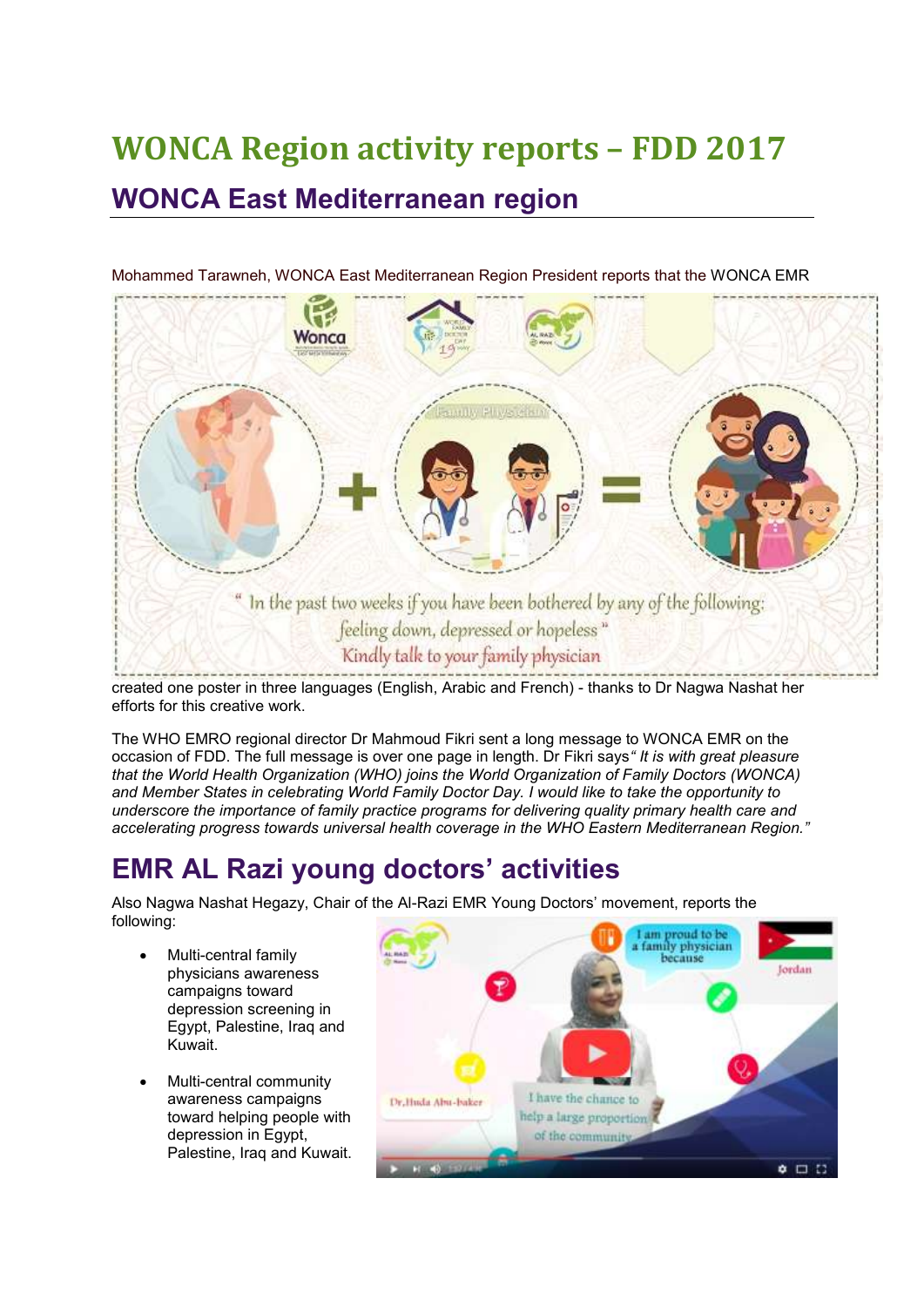Creation of a video for young physicians explaining why they are proud to be family physicians and it is going to be released on 18th of May 2017

#### <https://www.youtube.com/watch?v=ssVyRMCZGRs&feature=youtu.be>

#### **Al Razi members from Kuwait**

These colleagues undertook community awareness on depression activities



#### **Al Razi Palestine**

Activities included: Physician awareness through a scientific day: Number of attendance : 25 general practioners and nurses Time and place : 19/5/2017 - Betlahim - Palestine Activity - present an oral presentation about ( depression lets talk )

-present a case about how we approach in family medicine

Community awareness through:

- interview on radio

-sharing al razi video for this year with media

- writing a report in newspapers about family medicine and the scope in Palestine

Photo: physician awareness sessions Palestine



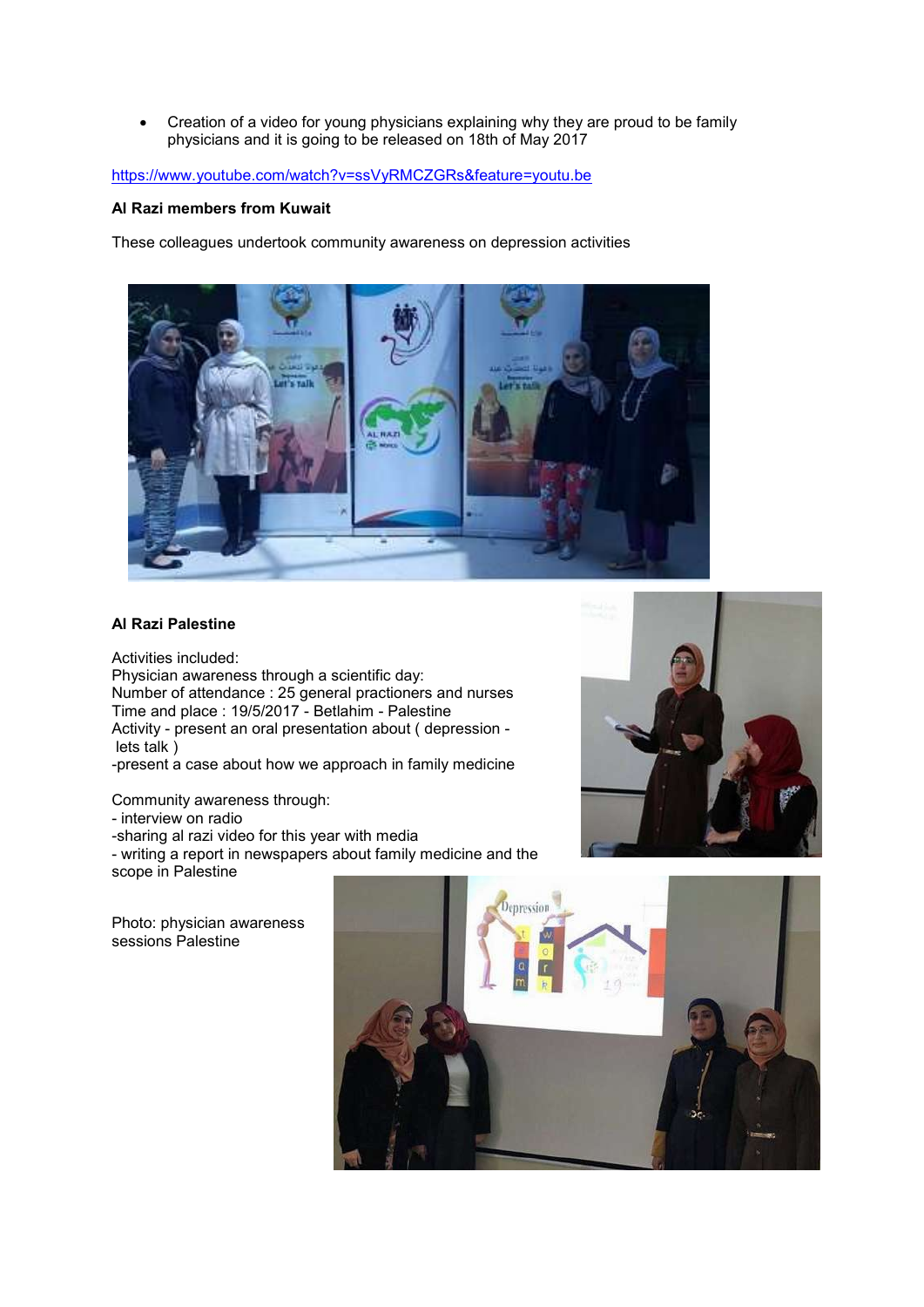## **WoRSA - WONCA South Asia Rural**

Today on the occasion of WORLD Family Doctor Day, We are launching our new project HAPPY(Health Advice & Promotion, Disease Prevention among Youth).

This projects aims to raise health awareness, promote healthy lifestyle, sensitise public on important health issues and provide expert health advise to people in need.

We have put together a series of 11 videos in different languages on depression to create awareness among common public. Aim was to create awareness among local public about depression by their own local doctors who speaks their language. This most probably will have far bigger impact as context of the talk was local and public could relate to it.

We have covered 11 languages English, Hindi, Pashto, Indonesian, Bangla, Japanese, Marathi, Spanish, Nepali, Bengali and Luganda; 8 countries India, Bangladesh ,Nepal, Japan, Uganda,, Mexico, Indonesia and also Afghanistan where they don't have family Medicine as a speciality.

[English video](https://youtu.be/yNEjJIXFdIM) Please do share and subscribe to our [youtube](https://www.youtube.com/channel/UCZOGMGp1Qr5TK7H8dqxLePQ)  [channel.](https://www.youtube.com/channel/UCZOGMGp1Qr5TK7H8dqxLePQ)

You may send us your video, stories and pictures to us. Its simple, Record a video in a landscape format of 2-5 minutes duration with clear audio in your local language on any important health topic and send it to the email below.

Please feel free to use our hashtag #proHAPPY while sharing it on social media. Contact us: E-mail: [pratyush410@yahoo.co.in](mailto:pratyush410@yahoo.co.in) [worsacares@gmail.com](mailto:worsacares@gmail.com) Twitter: @drpratyush @worsacares



Best Wishes to everyone .. Happy World Family Doctor Day!!

### **WONCA Africa region**

The celebration of Family Doctor day in the Africa Region was unprecedented this year 2017.

The sensitization commenced immediately after May 19th 2016 with events put together to mark the important day. We agreed across the entire region to create more awareness by organising Free Medical Out Reach to the underprivileged such as Prison inmates, old peoples' homes, taxi drivers, long distance truck drivers, internally displaced persons (IDPs). We held free health talks, lectures, health walks, world press conferences, TV and radio shows and CME events.

The above plans were surpassed !! For example, there are 36 states in Nigeria and 20 of them celebrated the WFDD with pomp and pleasantry. Most of the photos are from Nigeria.

From Ghana, Kenya, Uganda, South Africa, etc, it was celebrations galore.

These activities have created a lot of awareness for family doctors, increased public knowledge and drew attention to the politicians and policy makers.